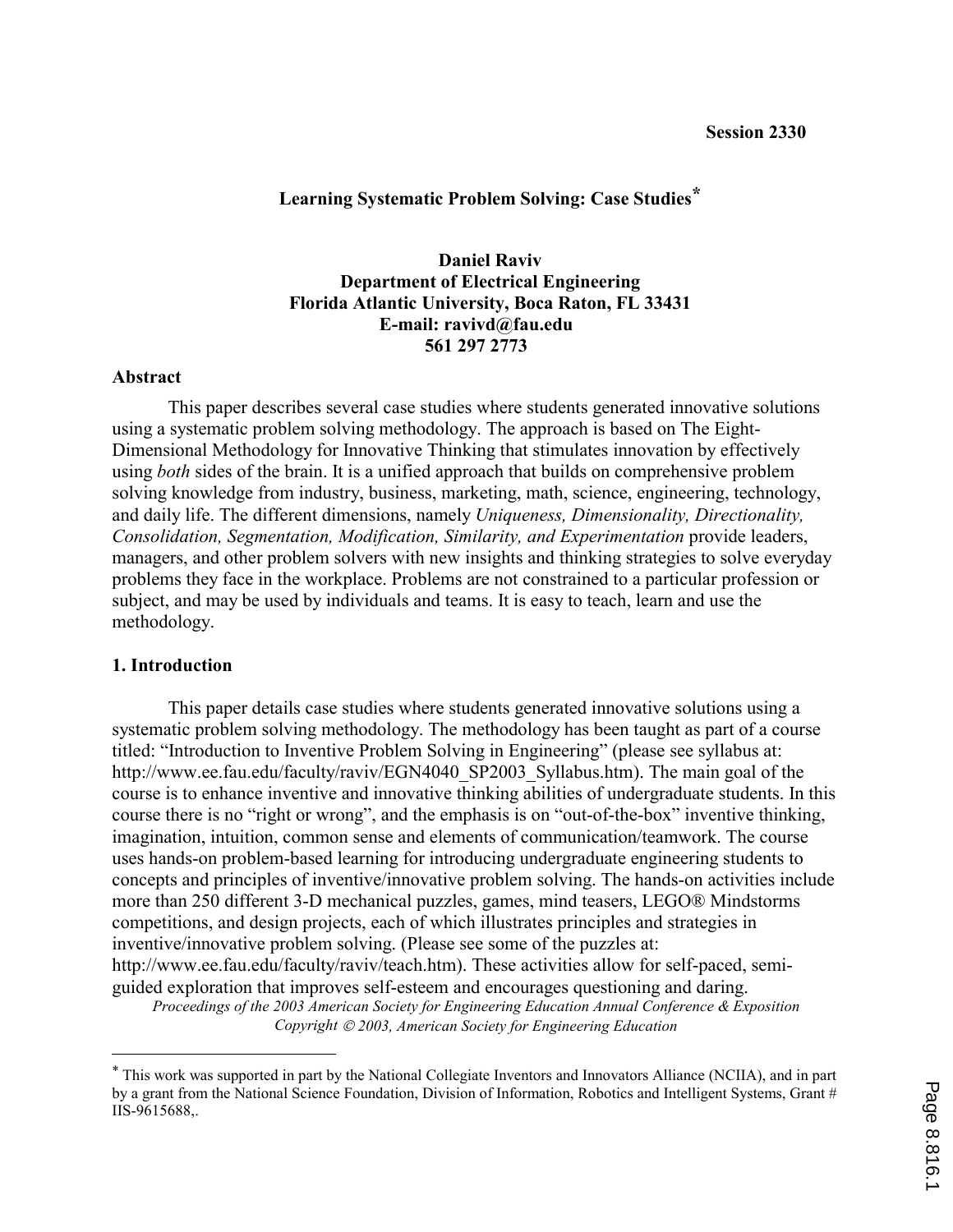The systematic problem solving approach is based on The Eight-Dimensional Methodology for Innovative Thinking that stimulates innovation by effectively using *both* sides of the brain. It builds on comprehensive problem solving knowledge from industry, business, marketing, math, science, engineering, technology, and daily life. The different dimensions, namely *Uniqueness, Dimensionality, Directionality, Consolidation, Segmentation, Modification, Similarity, and Experimentation* provide leaders, managers, and other problem solvers with new insights and thinking strategies to solve everyday problems they face in the workplace. The methodology looks at problems systematically and helps to generate many unique "out-of-thebox" and unexpected multiple solutions.

 Problems are not constrained to a particular profession or subject, and may be used by individuals and teams. The methodology works extremely well in brainstorming sessions. It is easy to teach, learn and use. The nature of the methodology makes it inter-departmental, interdisciplinary, regionally unconstrained, and thus nationally applicable with the promising potential to be adopted by engineering and science colleges nationwide. Based on feedback from students, the module has changed the way they think and added to the intellectual capital that the students develop. An evaluation of the course showed a significant increase in problem solving skills.

### **2. Innovative Thinking and Problem Solving: Related work**

 The literature on problem solving is quite rich. Some books focus on creativity in general 1-5, 24, others on general methods for problem solving such as brainstorming, brainwriting and lateral thinking  $6-9$ . The literature is business- and industry-related  $10-15$ , engineering- and technology-oriented  $16-22$  with focus on inventions  $22$ , or math specific  $23$ .

There are too many different methods, a fact that sometimes makes the idea generation of the problem solving process confusing. After all, how would one know which one to use or which one is better for a specific problem? Some methods are systematic others are more heuristic, some leave lots of space for creative thinking, others are more "linear". Several methods are time consuming or must be used in team settings. In many, past problem solving experience is not documented so each time there is a need to start "from scratch" to find new ideas and rely on creative or experienced people. Some methods are limited in scope and can be applied only to particular sub-sets of problems. For example, many current settings of "Brain Storming" sessions, one of the most popular idea generation methods, take significant team "best" time. Its approaches are often not systematic leading to missed ideas. The brainstorming method uses little documentation of past problem-solving knowledge and solutions, and there is always the problem of "psychological inertia" and the attempts to please others (especially if the boss is there and has specific expectations).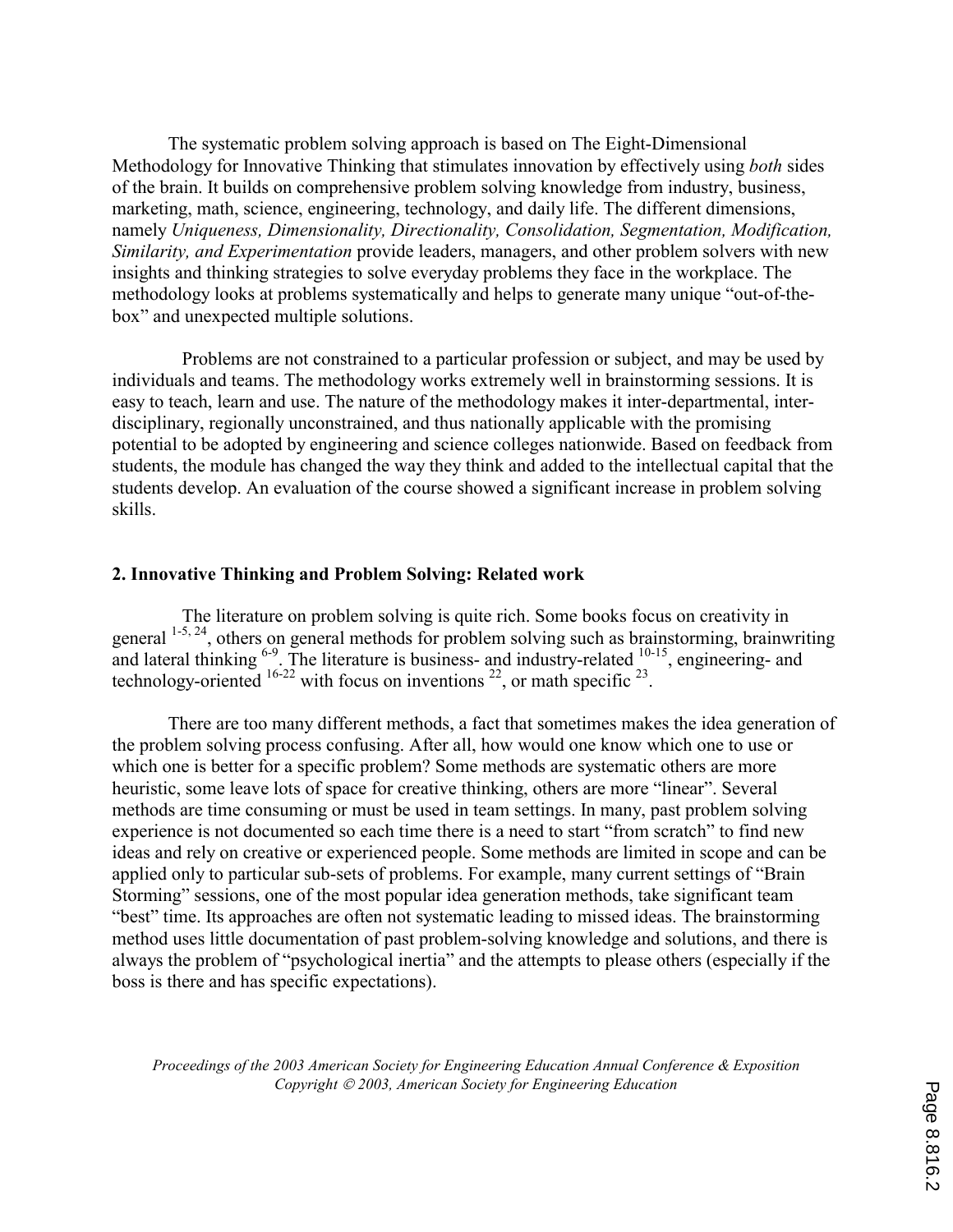Systematic methods: One example is the TRIZ methodology. TRIZ is a Russian Acronym for the theory of inventive problem solving. Genrikh Altshuller  $16,17$  and his colleagues studied over two million patents and identified the main principles and knowledge that define the process for solving inventive problems. TRIZ makes use of global patent collections and the known effects of science (physics, chemistry and geometry) as a database to support the needs of problem solvers. TRIZ is currently being used internationally, leading to a substantial increase in the number of patents by many corporations including Motorola, Proctor and Gamble, Xerox, Kodak, McDonnell Douglas, Hughes, AT&T, General Motors, General Electric, and Ford<sup>19</sup>. Recent methods include Structured Inventive Thinking (SIT/ASIT)<sup>25</sup> and marketing oriented approaches<sup>26</sup>. Recent papers by the author<sup>27,28</sup> detail some aspects of the Eight-Dimensional Methodology and the course at FAU.

 There has been a need for a **unified** and **systematic** approach to generate ideas that **overcomes disadvantages** of existing methods and **uses past experiences** from many disciplines: an approach that allows one to exercise different levels of creativity. In an attempt to find the new approach, we asked a very basic and simple question: "How do people generate ideas to solve problems?" This led to a search not only of methods but also to problem/solution scenarios in different disciplines. It turned out that existing methods that were invented by problem solvers could be unified under an "eight-dimensional" umbrella.

# **3. Overview of the Eight-Dimensional Methodology for Innovative Thinking**

Here is how it works: The user explores solutions in eight different thinking directions, one at a time. In each direction ("dimension") he/she are guided through multiple questions or suggestions that stimulate his/her mind in sub-spaces in which solutions may be found. These thinking dimensions are: Uniqueness, Dimensionality, Directionality, Consolidation, Segmentation, Modification, Similarity, and Experimentation. The user may choose to use them at a high level by asking only eight different questions, or at deeper, more detailed levels of specific sub-strategies. The following are the dimensions and the related questions:

### Uniqueness

What is unique about the "processes, objects, dimensions, situations, resources, concepts, principles, features, patterns, problems, or solutions"? Could these observations be used to find solutions?

Sub strategies include: discover what does not change; compare characteristics/features; look for ideal solutions.

### **Dimensionality**

What could be done with space, time, cost, color, temperature, or any other dimension? Sub strategies include: start with less; start with more; manipulate time/space/cost dimensions and structure/topology/state; reduce details; duplicate it/ repeat it.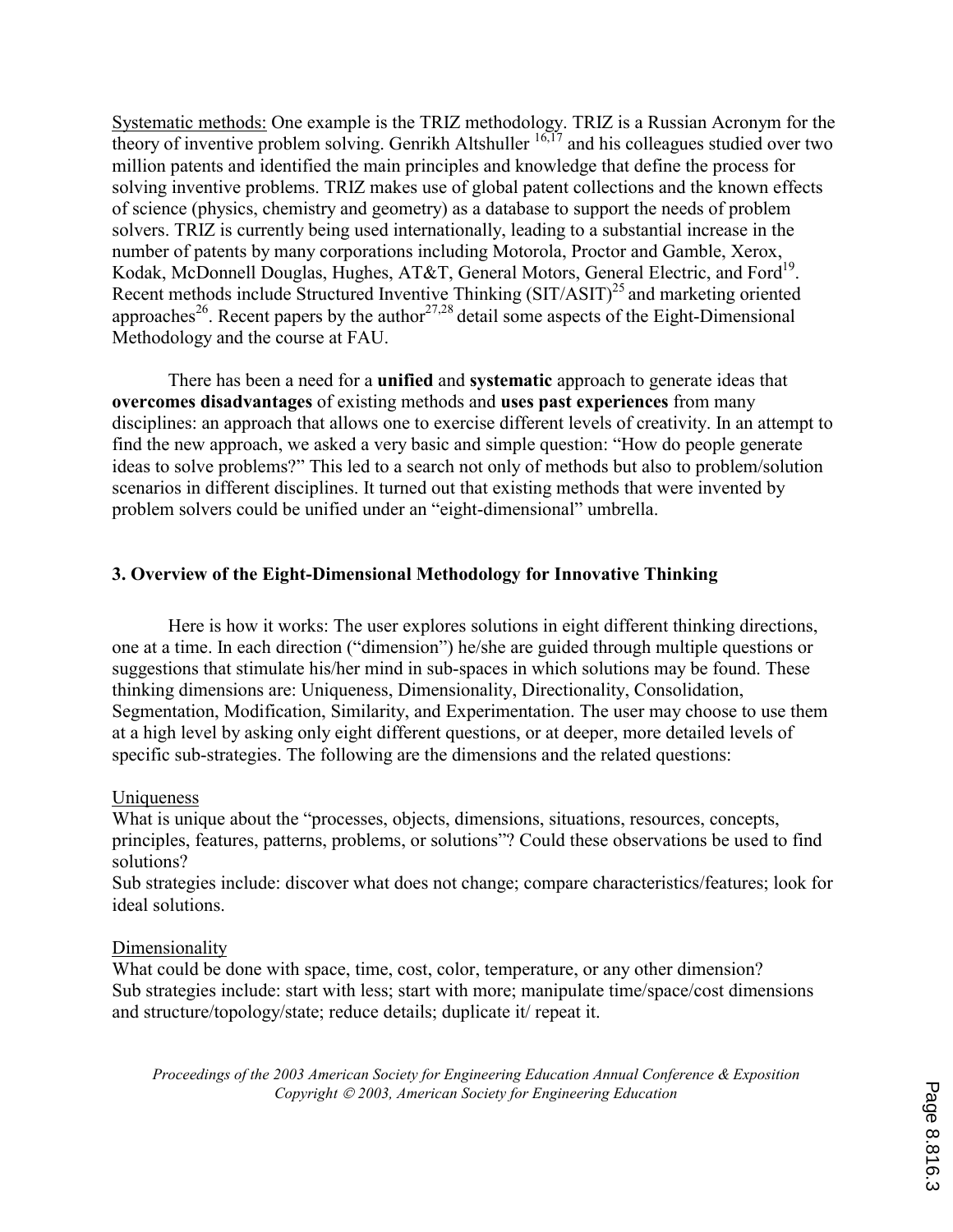## **Directionality**

Could things be done from different directions or points of view? If so, how? Sub strategies include: look the other way around; look in all directions.

### Consolidation

Would it be helpful to consolidate "processes, objects, dimensions, situations, resources, concepts, principles, features, patterns, problems, or solutions"? If so, in what way? Sub strategies include: combine; use for several purposes.

### Segmentation

How could segmentation of "processes, objects, dimensions, situations, resources, concepts, principles, features, patterns, problems, or solutions" help? Sub strategies include: learn to share and manage resources; segment/cut; separate.

## Modification

What if modifications to the existing "processes, objects, dimensions, situations, resources, concepts, principles, features, patterns, problems, solutions" are introduced? Sub strategies include: rearrange; extract/pull; substitute/exchange; add/subtract; change; allow for self modification; add something in between; localize; take partial or overdone action; automate It; purify / mix.

## Similarity

Why not look at similar "processes, objects, dimensions, situations, resources, concepts, principles, features, patterns, problems, or solutions"? Sub strategies include: look for pattern/rule; look and use analogy; make it similar.

### Experimentation

Could estimating, guessing, simulating, or experimenting help? If so, how? Sub strategies include: work it out; simulate; estimate.

# **Advantages of The Eight-Dimensional Methodology for Innovative Thinking**

The Methodology:

- unifies existing problem solving knowledge, techniques and solutions from different disciplines Engineering and technology, Inventions, Business and Marketing, Industry, Math and Science, Art, and Daily life. Well known methods such as Analogy, TRIZ, SCAMPER, Lateral Thinking are embedded in it.
- is discipline independent. The nature of its construction implies that it can be used to generate ideas for problems from Engineering to Business to daily life. is comprehensive and systematic thus allows anyone to be creative in the idea generation process, a key step in innovation.
- stimulates thinking by focusing on eight different problem solving strategies, one at a time.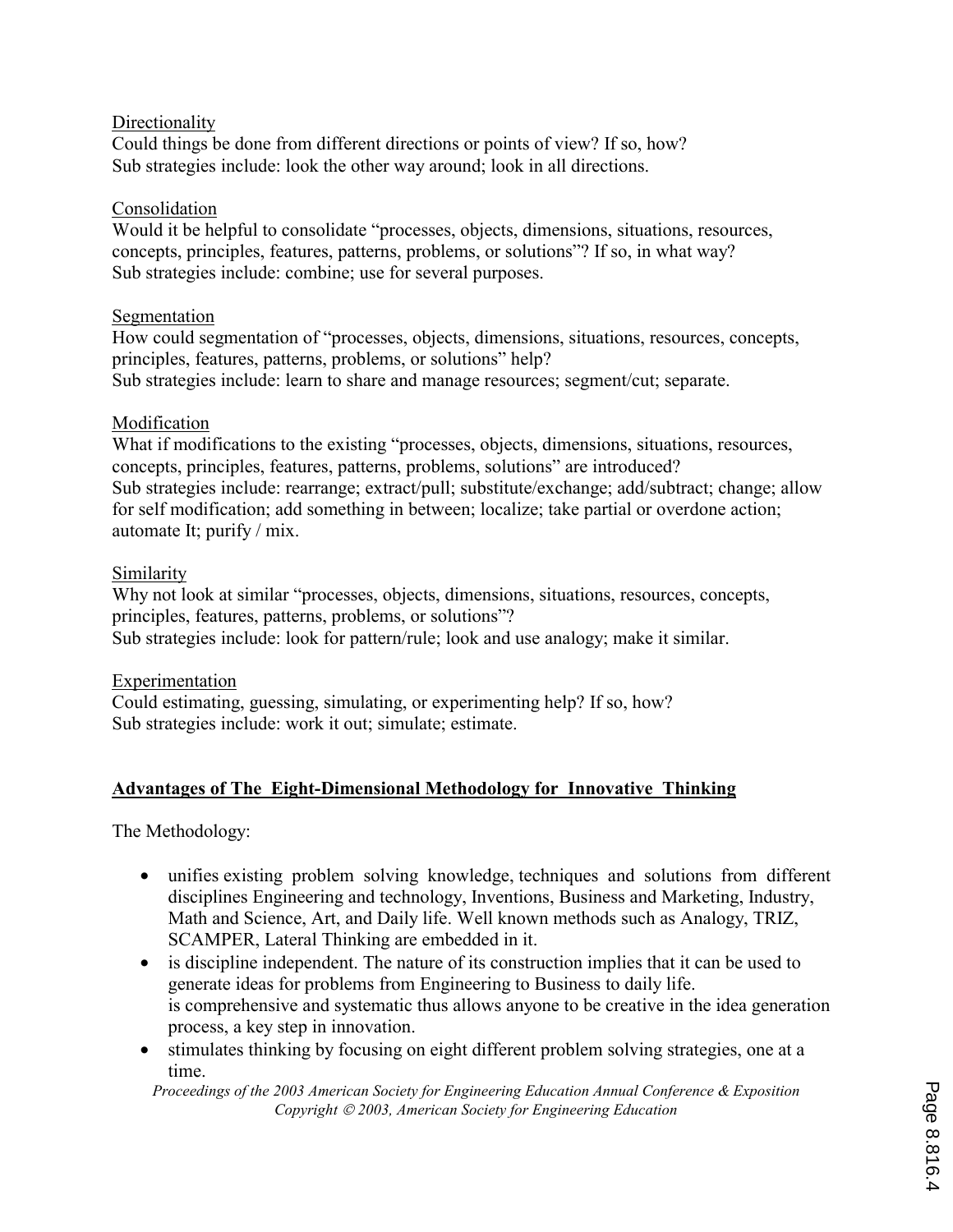- generates many out-of-the-box and high-quality ideas in a short period of time.
- may be used by individuals/teams anytime. It is in particular useful in increasing efficiency in both quality and quantity of brainstorming and similar team setting methods. In addition, it allows individuals to generate ideas even when their minds are "too tired to think".
- reduces and even eliminates psychological inertia. It reduces the well known scenario of dominant "bully" individuals that control brain storming sessions and shut off any creative idea attempted by other participants. Unexpected and "crazy" ideas may be awarded or blamed on the method instead of individual. In other words it eliminates finger-pointing.
- is easy to learn and to use. After all who wants to learn or use a complicated method?

It should be emphasized again that the methodology focuses ONLY on the process of idea generation step of the problem solving process.

In addition, it is important to clarify that it is **not** a problem-solving cookbook.

# **4. Introducing The Eight-Dimensional Methodology to Students**

The strategies for inventive and innovative thinking are pictorially illustrated next. They can be used in any order to solve problems.



*Proceedings of the 2003 American Society for Engineering Education Annual Conference & Exposition Copyright 2003, American Society for Engineering Education*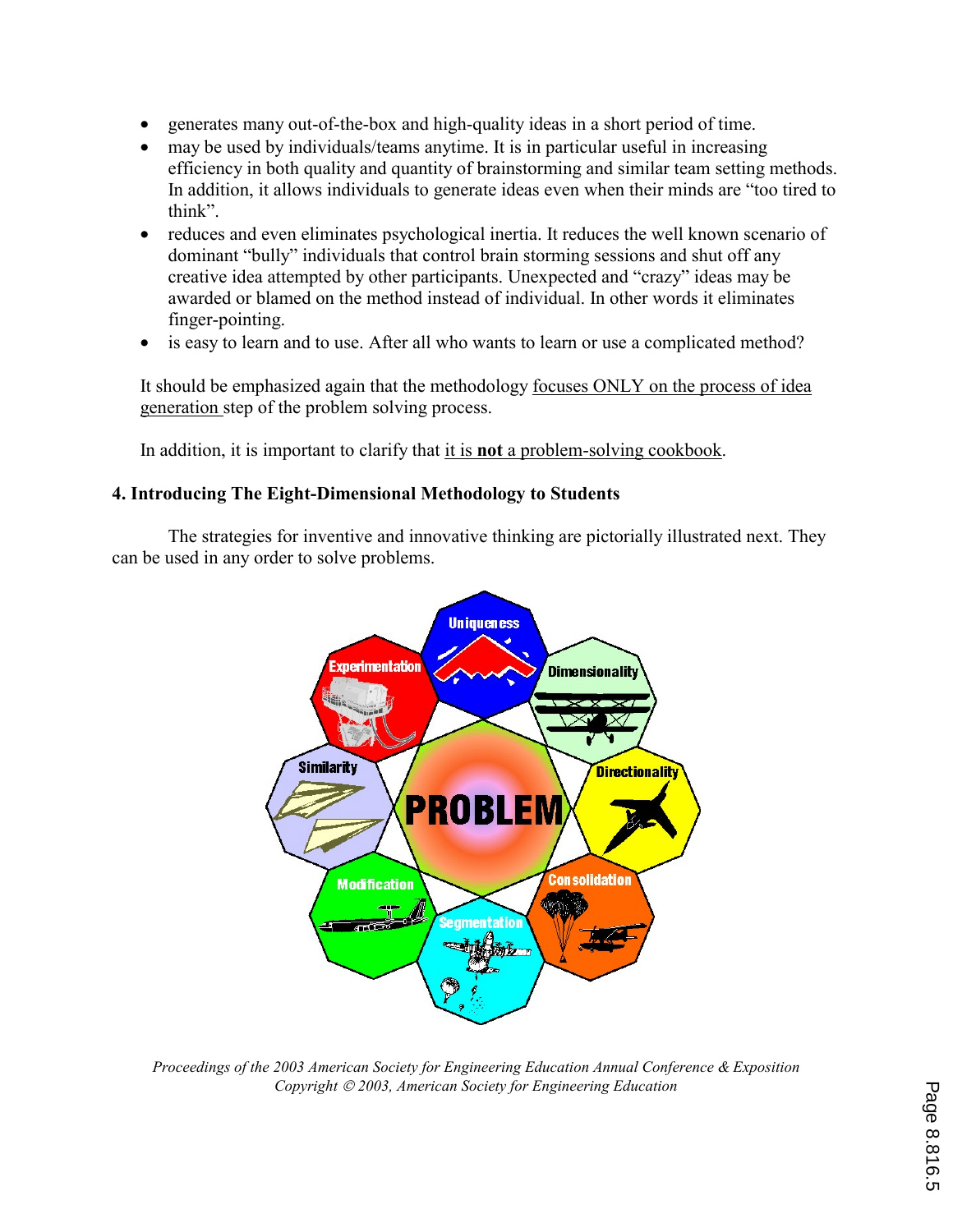The following problem was presented in class to illustrate the high level use (i.e., without using sub-strategies) of the Eight-Dimensional Methodology. It is intentionally simple and nontechnical.

## The coffee cup problem

 Dr. Coff was drinking coffee in a restaurant when he saw a bug floating in his cup. "Waiter" he yelled, "there is a bug in my coffee. Would you please replace it with another cup?" "Certainly!" replied the waiter. Moments later after Dr. Coff got the coffee, he exclaimed: "Waiter, what's going on? This is the same cup of coffee !!!"

Q: How did he know?

Now let's list ideas that come to mind from each dimension even if the same idea pops up in two different dimensions.

## Uniqueness

Q: What is unique about the "processes, objects, dimensions, situations, resources, concepts, principles, features, patterns, problems, or solutions"? Could these observations be used to find solutions?

One of a kind cup Chip in cup Cream/sugar in coffee Lipstick on cup Customer fingerprints on cup Customer marked the cup Unique bug features left in cup Customer mixed milk with coffee

### Dimensionality

Q: What could be done with space, time, cost, color, temperature, or any other dimension?

Less coffee in cup Waiter returned too quickly Restaurant repeats the same strategy There was no coffee in the coffee machine Bug escaped from cup and flew in front of customer

**Directionality** Q: Could things be done from different directions or points of view? If so, how? Waiter did not go to kitchen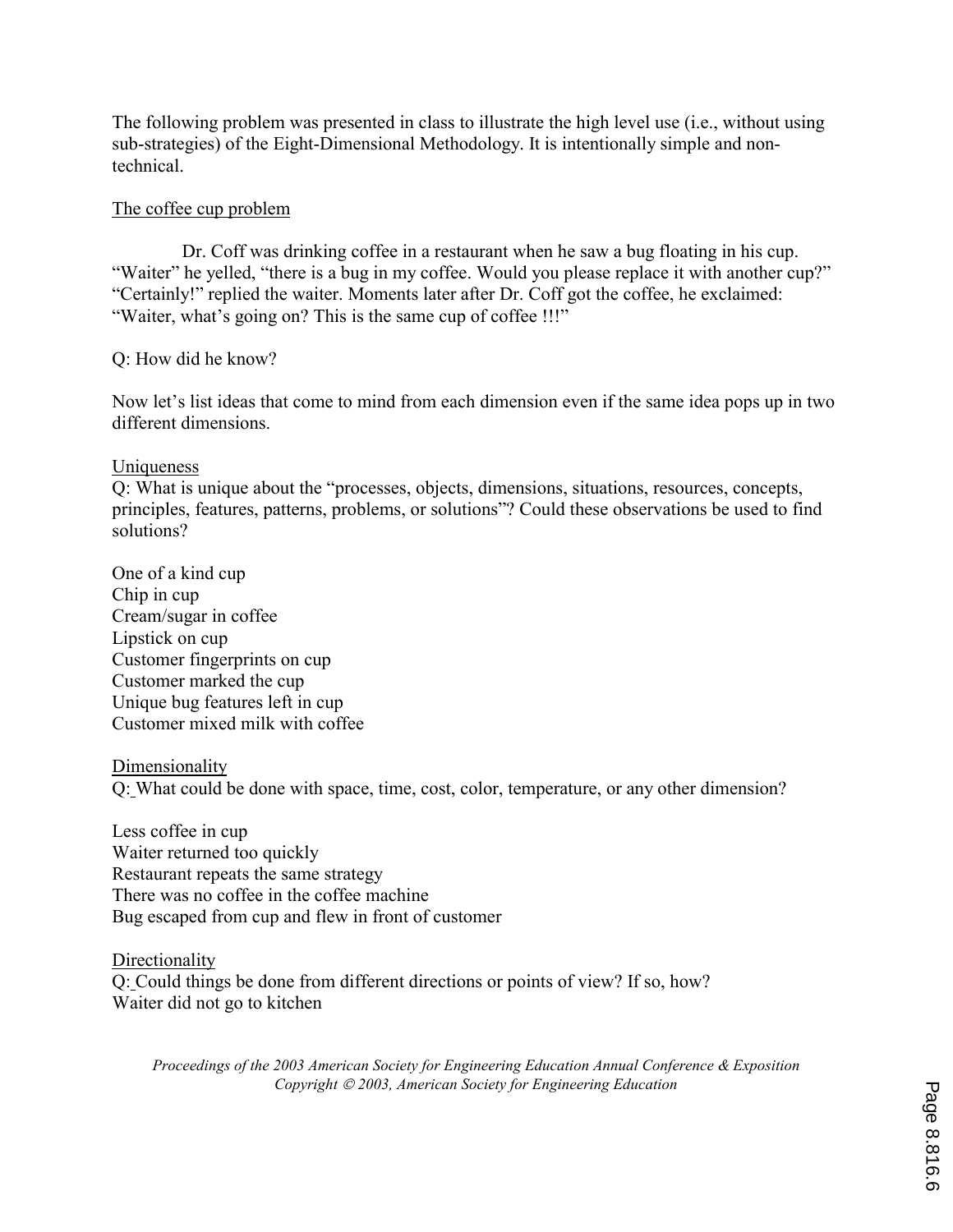## Consolidation

Q: Would it be helpful to consolidate "processes, objects, dimensions, situations, resources, concepts, principles, features, patterns, problems, or solutions"? If so, in what way?

Cream or sugar were still there Remaining bug pieces were visible

# Segmentation

Q: How could segmentation of "processes, objects, dimensions, situations, resources, concepts, principles, features, patterns, problems, solutions" help?

Customer analyzed a sample of it Elements of bug surrounded the cup

# Modification

Q: What if modifications to the existing "processes, objects, dimensions, situations, resources, concepts, principles, features, patterns, problems, solutions" are introduced?

Coffee was too cold Coffee had strange color/temperature

## Similarity

Q: Why not look at similar "processes, objects, dimensions, situations, resources, concepts, principles, features, patterns, problems, or solutions"?

Happened in the past at the same restaurant Knew the waiter was too lazy to bring a new cup Customer decided to see the waiter's reaction to a question and compared it to previous reactions

### Experimentation Q: Could estimating, guessing, simulating, or experimenting help? If so, how?

Coffee tasted strange In response to a question, the waiter admitted Saw the waiter removing the bug Heard the waiter telling others about the cup Heard other people talking about what they saw Customer figured it out by conducting a scientific experiment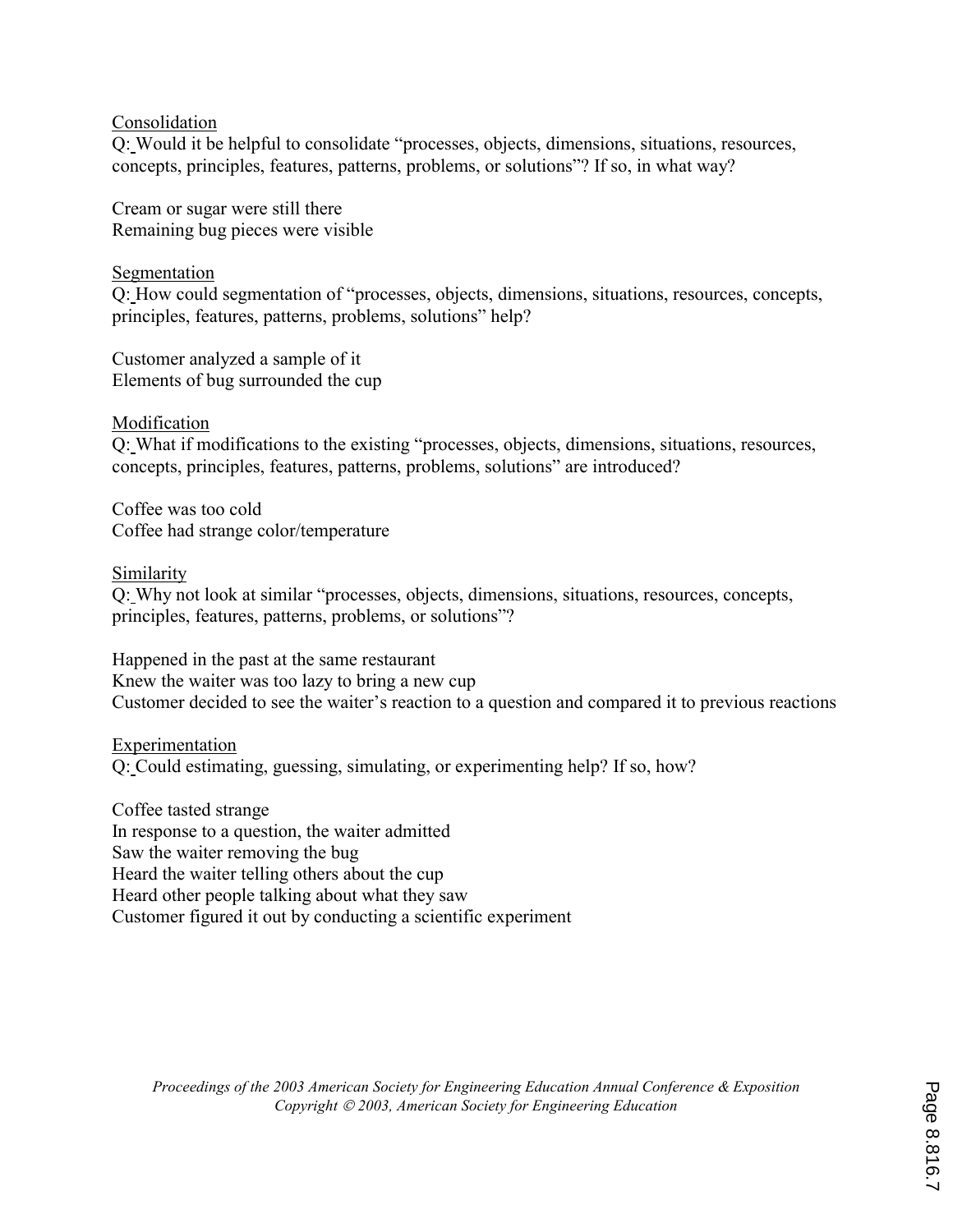The following comics problem is another non-technical introductory problem to the "Eight Dimensions". Students were asked to write down solutions, first without the methodology and later with it. In the beginning the average number of ideas was about five per student. However, when students were asked to use the methodology and its sub strategies to find solutions, the number of ideas generated by each student varied from 15 to 35. These include ideas that are "unacceptable, non-feasible, expensive, too imaginative, unmarketable, useless, etc."

# The comics problem

 Every morning T and G sit on the opposite sides of the table trying to read the same comics section of the newspaper at the same time.

Q: How can they both read it without fighting?

## **5. Examples for course and laboratory material, projects, teaming and communication activities**

## **5a) Course material**

The following are some example-based explanations for the different strategies:

### Example for the **Uniqueness** strategy

There is a need to separate juicy and non-juicy oranges at a high rate. How can this be done?

A solution: look for a feature or property of an orange that highly correlates with juiciness. Obviously it is not color, size, weight, or texture. The main property that distinguishes the oranges is *specific density*. To measure the specific density it is not necessary to measure the weight and volume of each orange separately and then find the ratio of the two. It can be done directly by observing the time it takes for an orange to surface from under the water after being thrown from a certain height. The longer time the juicier the orange. This simple "uniqueness" strategy was used to separate oranges at a high rate, by letting them slide into a canal with moving water that had some longitudinal dividers. When an orange surfaces, it appears between two dividers, signifying a certain level of juiciness.

### Example for the **Dimensionality** strategy

One of the major problems in picking an object from a pile (known as the "bin-picking" problem) using a robotic arm, a camera, and a computer, is to identify which object is on top.

A solution is to move a light source around the bin. The portions in the image of the bin that get no shadow from all illuminated directions belong to surfaces of objects on top. Here a time dimension was added to solve the problem.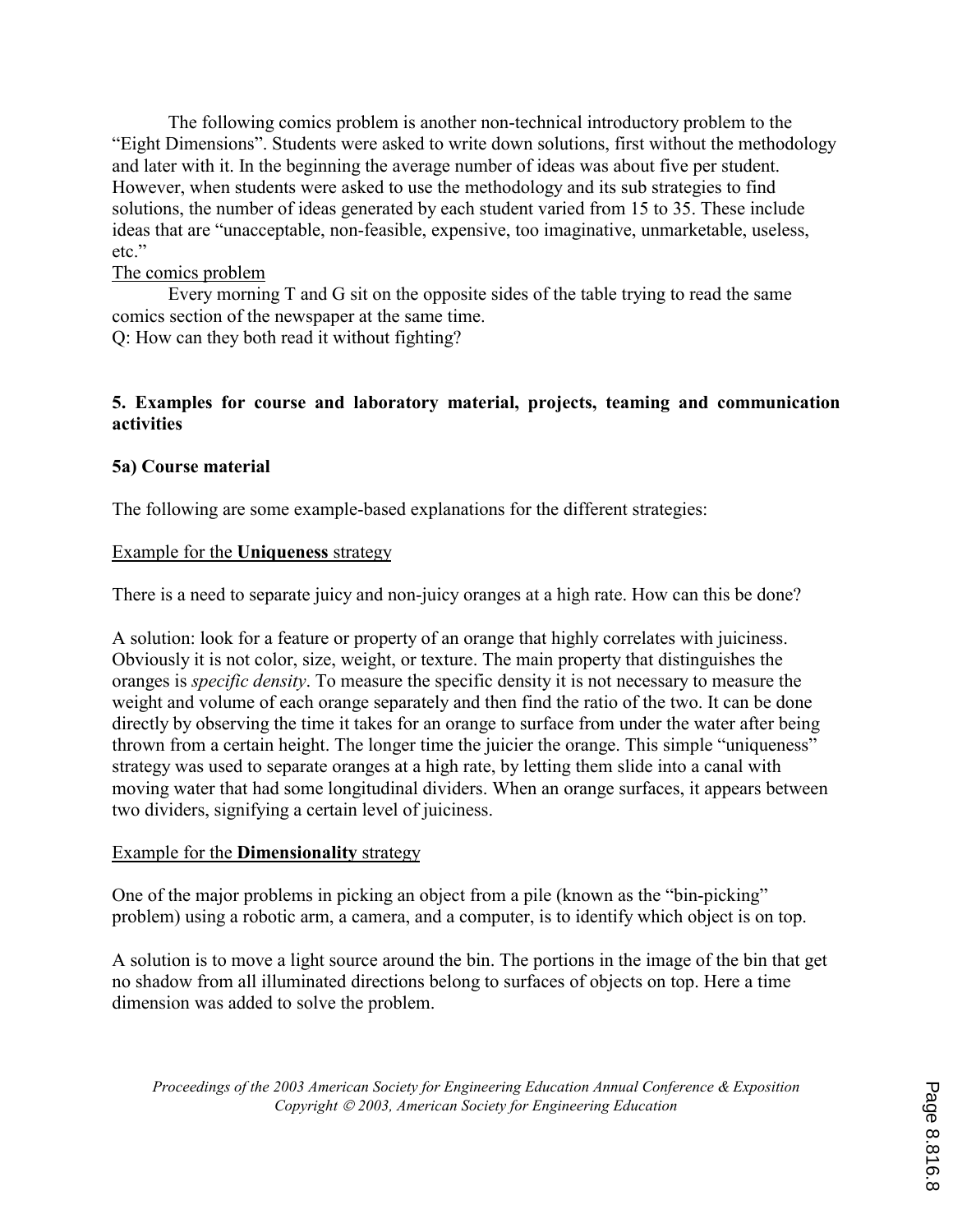The following is a **brain-teaser** example used to introduce the dimensionality strategy. Little Joe is sitting in a boat that floats in a pool. He throws a metal ring from the boat into the pool. Will the water level rise, fall, or stay the same? (The answer is "fall". It can be easily obtained by imagining the effect of a very small, and at the same time very heavy, ring.)

The following is a sample of some examples used to introduce some of the Eight Dimensions.

-- Directionality: Blood pressure is being measured indirectly. A conventional sphygmomanometer provides a pressure sensor for determining the blood pressure and developing an oscillation frequency. Piezo-electric elements of the pressure sensor were utilized for converting the amount of the blood pressure into the oscillation frequency.

-- Consolidation: The Swiss army knife is a multipurpose tool.

# **5b. Laboratory material**

Individuals and teams experience the eight strategies. We view team building and teamwork as extremely important, since communication skills, trust, sharing ideas, etc. are crucial in the workplace. In addition to demonstrating the strategies, the laboratory material is intended to add a fun component to the learning experience, allow for self-paced exploration that improves selfesteem.

# Example 1:

In a fenced floor area that contains five different size stationary objects, use a LEGO MindStorms robot to find an object and stop next to it. This introductory example involves many of the strategies that were previously discussed. The robot needs to: 1) be programmed to discover the *unique features* of the desired object based on actual measurements; 2) move in two *dimensions* along well thought-out directions that may change on line due to new sensory information; 3) *segment* a task into several sub-tasks; 4) *cooperate* with other robots, etc. *Experimentation* and *modification*s are expected until the robot "behaves well".

# Example 2:

A team consisting of three students is given a mirror, an 8 ½"x11" sheet of paper, a pencil, and a ruler. The task is to find a method to determine the height of an unreachable ceiling. This project involves teamwork and the use of limited resources (*uniqueness*), using proportion (*dimensionality*), specific spatial alignment of the mirror (*directionality*), teaming up with other groups (*consolidation*), similar triangles approach *(similarity)*, and *experimentation*. Another important feature of this project is the better understanding of the "no right or wrong" and "no unique solution" concepts.

# Example 3:

Find the general solution to the "Tower of Hanoi" problem. Write a program that will produce the solution for N disks (N< 10). In this example students experiment with a small-scale hands-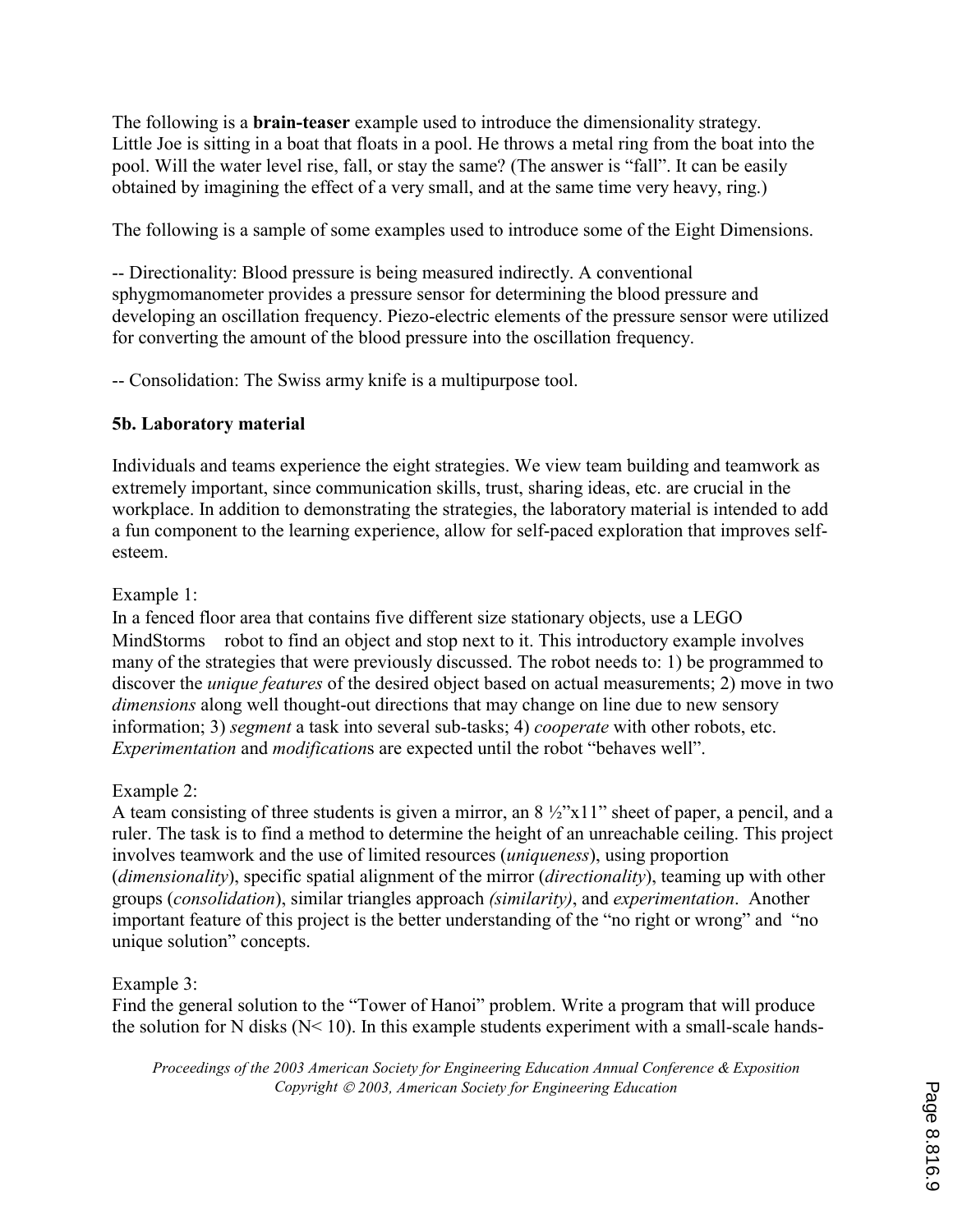on solution (*segmentation* and *experimentation* strategies), then generalize it (*dimensionality* strategy).

# Example 4:

This example has to do with using the Eight Dimensional Methodology using 3-D mechanical puzzles: Three cups containing two marbles each are labeled as follows: Red-Blue, Blue-Blue and Red-Red. All three cups are labeled incorrectly. There are two blue marbles in one cup, two red marbles in a second cup, and a red and blue marbles in a third cup. By pulling out *one* marble, and not looking at the other cups' contents, determine the color of the marbles in each cup. The solution involves the strategies of *uniqueness* and *experimentation*.

# **6. Evaluation**

 $\overline{a}$ 

When dealing with assessment of creativity, there are four different facets to consider: 1) Qualities of the person, 2) Aspects of the process, 3) Characteristics of products, and 4) Nature of the environment. This project deals mainly with the process facet of creativity. It focuses on the various stages of thinking/problem-solving people engage in while producing something new and useful, including practical strategies for creative thinking. It also deals with examining the effect of process training.

Little has been said and done regarding measurement of this creativity dimension, perhaps due to its "application" focus. The surprising little research work in this area leaves us with a particularly challenging task of evaluating the success of the project's goals.

In addition to peer evaluation, **We chose to measure student achievements by**: 1

1. Measuring the difference within the same control group (pre-tests and post-tests).

2. Measuring the relative incremental change between two different groups of students: one that participates in the class and the other that does not.

The following are results obtained from two different classes: "Linear Systems", usually taken by students in their fourth or fifth semester, and "Inventive Problem Solving" usually taken by senior level students.

Each class was visited twice. At the beginning and towards the end of the Fall 2000 semester. At each visit students were given two different problems and asked to generate as many solutions as possible. The problems in the "beginning visits" were different from the problems of the "end visits". The problems given to students were identical in both classes. Questions #1 and #2 were given in the "beginning visits", and questions #3 and #4 at the "end visits".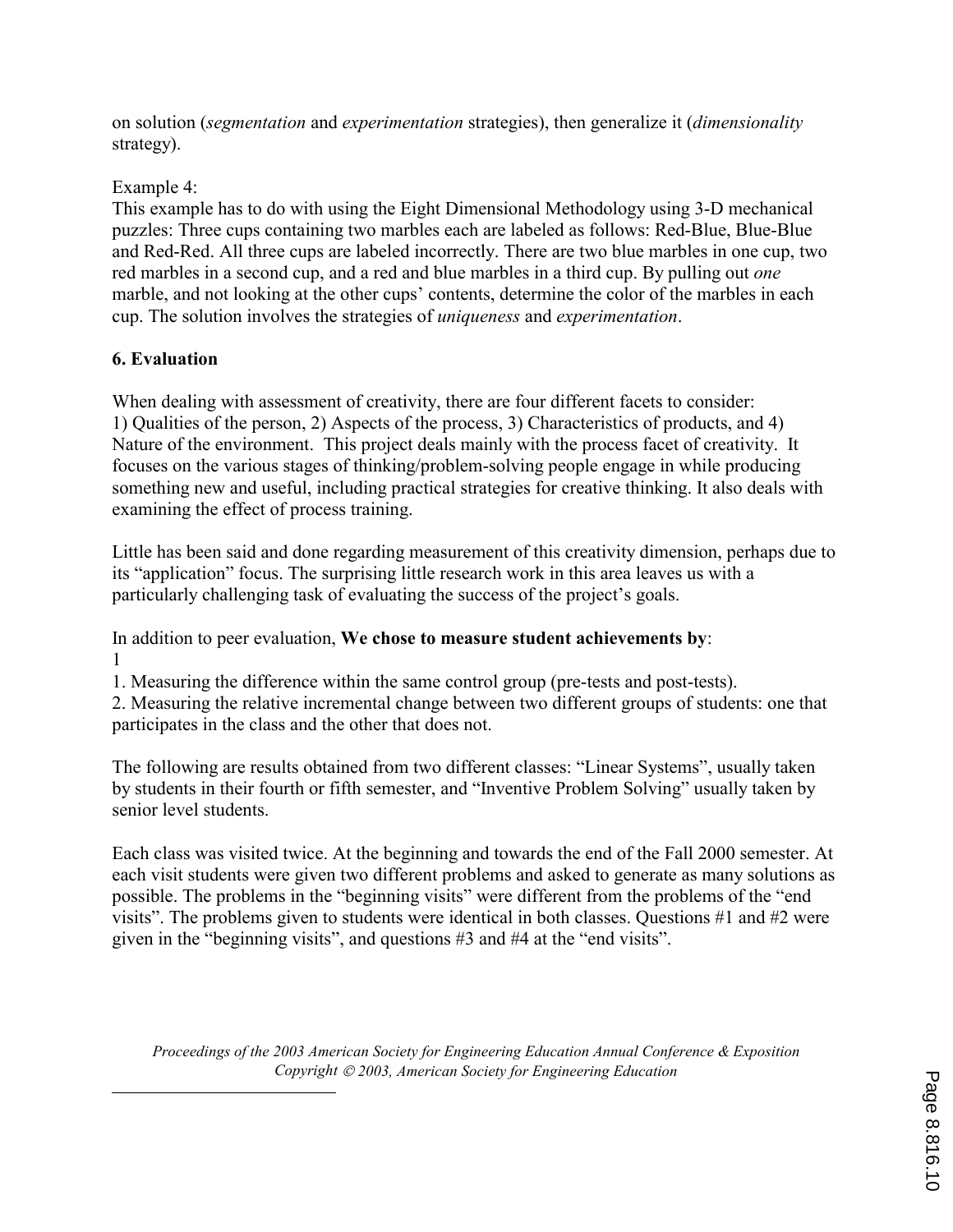## **Number of participants in the study**

Question #1: "linear" class: 17, "Inventive " class: 25. Question #2: "linear" class: 17, "Inventive " class: 26. Question #3: "linear" class: 15, "Inventive " class: 24. Question #4: "linear" class: 17, "Inventive " class: 24.

The missing student from the "beginning" visit of the "inventive" class was late and missed the first question. The missing students from the "end" visit of the "linear" class were late and missed the third question.

## **Results**

During the **"beginning" visits** (one per class) the "linear" class students performed better than the students in the "inventive" class: in question 1, the average number of solutions in the **"linear"** class was **8.71** with standard deviation of 3.39, where in the **"inventive"** class the average was **5.60** with standard deviation of 3.39. In question 2, the average number of solutions in the **"linear"** class was **3.59** with standard deviation of 2.83, where in the **"inventive"** class the average was **2.73** with standard deviation of 2.15. These finding surprised us since we did not expect to notice meaningful differences. They may be due to the fact that students in their early stages of their college studies are more "open minded".

During the **"end" visits** (one per class) the "inventive" class students performed better than the students in the "linear" class: in question 3 the average number of solutions in the **"linear"** class was **5.60** with standard deviation of 2.35, where in the **"inventive"** class the average was **9.75** with standard deviation of 3.86. In question 4 the average number of solutions in the "linear" class was **6.18** with standard deviation of 2.32, where in the **"inventive"** class the average was **6.71** with standard deviation of 2.81

### **7. Acknowledgement**

 The author would like to thank NSF and NCIIA for supporting research and implementation of the project. Special thanks to Mr. Allapon, the Teaching Assistant of the class for his dedicated work.

# **Bibliography**

1. Buzon, T., *Use Both Sides of Your Brain*, Dutton, 1983.

2. Higgins, J., *101 Creative Problem Solving Techniques*, The New Management Publishing Company, 1994.

3. Osborn, A.F., *Applied Imagination: Principles and Procedures of Creative Problem Solving*, Charles Scribner's Sons, 1979.

4. Parnes, S., *Source book for Creative Problem Solving*, Creative Education Foundation Press, 1992.